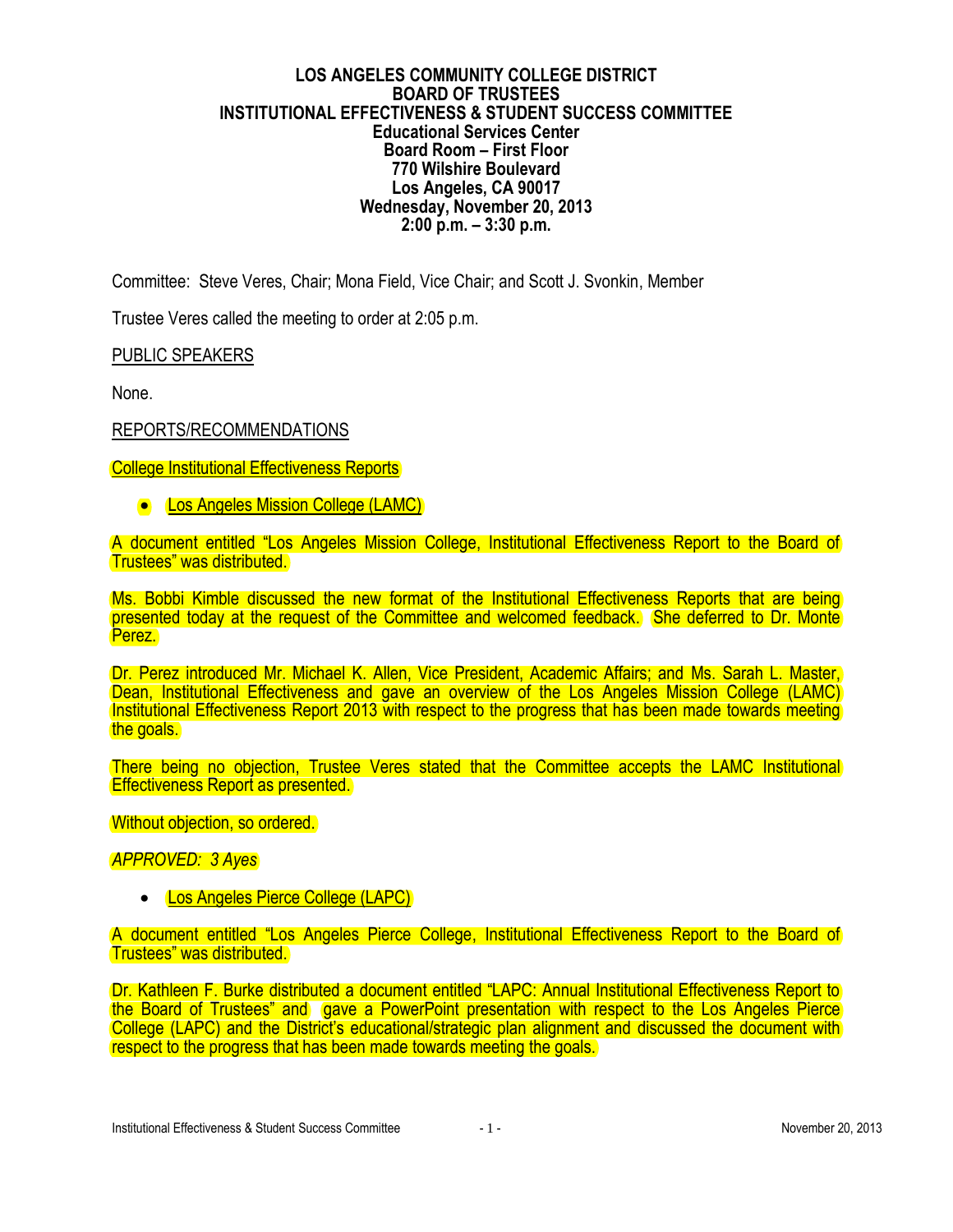With respect to Transfer Degrees (SB 1440), Trustee Field expressed her concern that the Political Science transfer degree program is discontinued.

In response, Dr. Burke stated that with the implementation of SB 1440--legislation dictates that if a college offers a Political Science degree the college is required to adopt a Transfer Model Curriculum (TMC). The faculty at LAPC decided to discontinue the Political Science degree program rather than to adopt a TMC.

Trustee Svonkin echoed Trustee Field's concerns.

Trustee Veres requested that Dr. Burke share the Committee's concerns with the faculty and requested that the faculty provide an explanation as to why the decision was made to discontinue the Political Science degree program.

Dr. Burke responded that she would communicate the Committee's concerns to the faculty at LAPC.

There being no objection, Trustee Veres stated that the Committee accepts the LAPC Institutional Effectiveness Report as presented.

Without objection, so ordered.

*APPROVED: 3 Ayes*

• Los Angeles City College (LACC)

A document entitled "Los Angeles City College, Institutional Effectiveness Report to the Board of Trustees" was distributed.

Mr. Daniel Walden introduced Professor Gary Colombo and Dr. Edward Pai, Dean, Institutional Effectiveness, and gave an overview of the Los Angeles City College (LACC) Institutional Effectiveness Report 2013. He discussed the document with respect to Roman Numeral III. Goal #2., Objective 2. Improve Student Outcomes as it pertains to the reduction of certificates, degrees or transfers reported. He continued to discuss various issues with respect to the data not being appropriately reported

Trustee Veres indicated that there were no strengths in the report noted. He stated that the LACC Institutional Effectiveness Report was not accepted by the Committee and requested that modifications be made to the report to include a plan to address the decline in student success outcomes and to present this report at the next Committee meeting.

Without objection, so ordered.

*APPROVED: 3 Ayes*

Student Information System (SIS) Implementation Report

Betsy Regalado, Educational Programs and Institutional Effectiveness Jorge Mata, Information Technology

A document entitled "SIS Modernization Project" was distributed.

Mrs. Betsy Regalado, Lead Functional Administrator for SIS Project, and Mr. Chris Nersisyan, IT Project Manager discussed and gave a PowerPoint presentation with respect to the progress of the SIS Modernization Project.